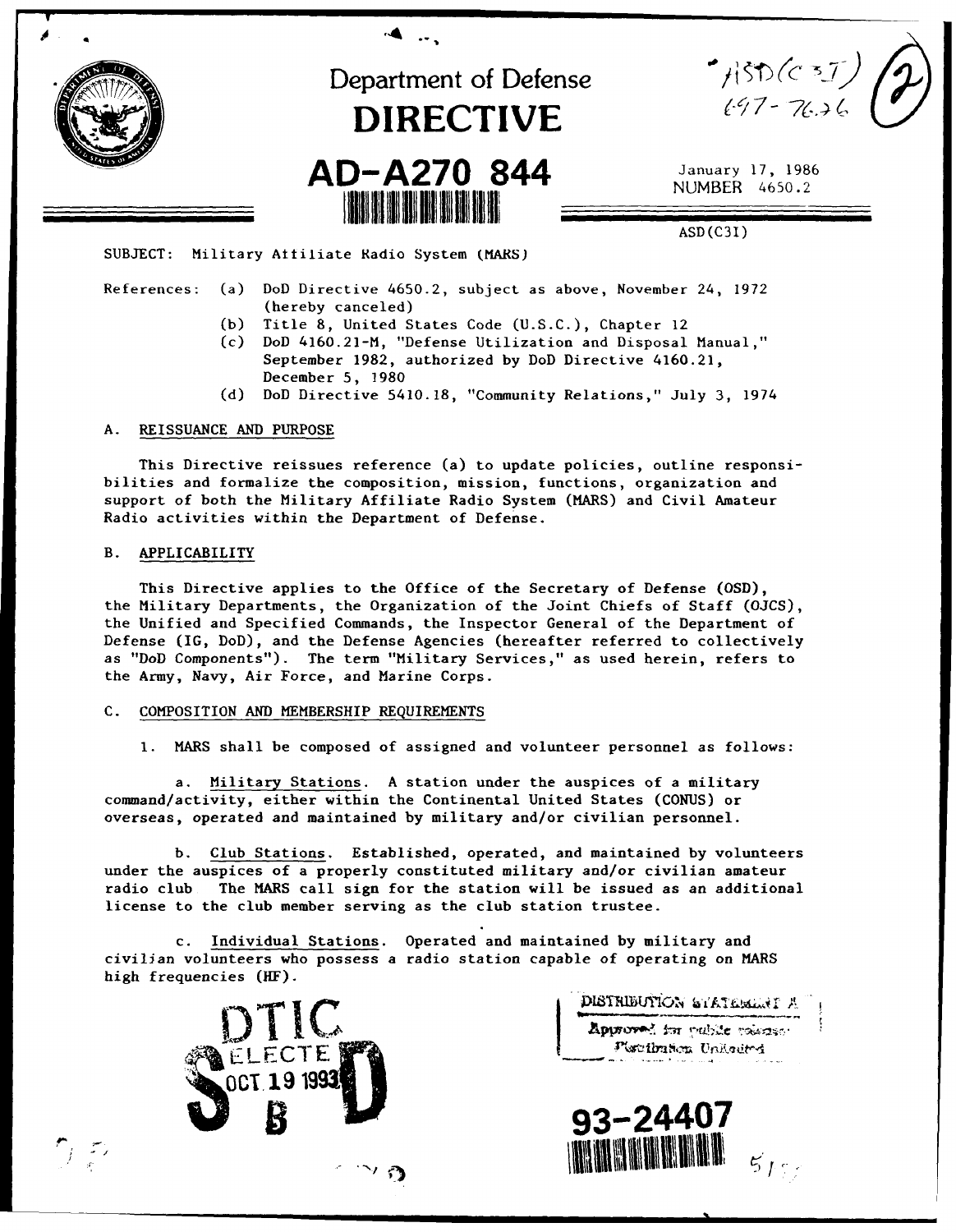2. All applicants for individual MARS membership or MARS operating privileges at military or club stations must be at least 14 years old, citizens of the United States, or have been lawfully admitted to the United States for permanent residence under **8** U.S.C., Chapter 12 (reference (b)), and must possess a valid amateur radio operators license issued by the Federal Communications Commission (FCC) with technician class privileges or higher. At the discretion of the individual Military Departments, volunteers holding a novice class license may be permitted to join MARS on a probationary basis for a period not to exceed 18 months. If the individual fails to upgrade operator privileges within the designated time, the membership will be terminated.

3. Unless a person is excused by the proper authority, the minimum participation requirements to retain membership in a service MARS program shall include at least, per calendar quarters, 6 hours of on-the-air operating time, and 2 hours of participating in other MARS-related activities.

4. Military Affiliate Radio Stations, whether military, club, or individual stations, may be a member of only one MARS service. Military commands/activities shall affiliate with their sponsoring service MARS, unless operating in areas where there is only one MARS service authorized.

## D. POLICY

It shall be the policy of the Department of Defense to:

**1.** Support and encourage MARS and amateur radio activities and avoid, within the limitations imposed by military exigencies, any action that would tend to jeopardize the independent prerogatives of the individual amateur radio operator.

2. Encourage and cooperate in developing amateur and private communications activities to enhance their military and civil value.

3. Recognize the technical and operating proficiencies of the individual who has a valid amateur radio license issued by the FCC or other competent U.S. authority.

4. Maintain liaison with the FCC, major U.S. amateur radio organizations, and other volunteer emergency radio services.

#### E. RESPONSIBILITIES

1. The Assistant Segretary of Defense (Command, Control, Communications, and Intelligence)  $(ASD(C<sup>o</sup>I))$  shall provide overall policy guidance and advice to the Military Services in matters relating to the administration and operations of their MARS programs, and shall be responsible for emergency communications initiatives with appropriate Federal agencies and the civil volunteer communications community.

2. The Secretaries of the Military Departments are responsible for the proper management, administration, and operation of their MARS programs, including acquisition, storage, distribution, and accounting for equipment.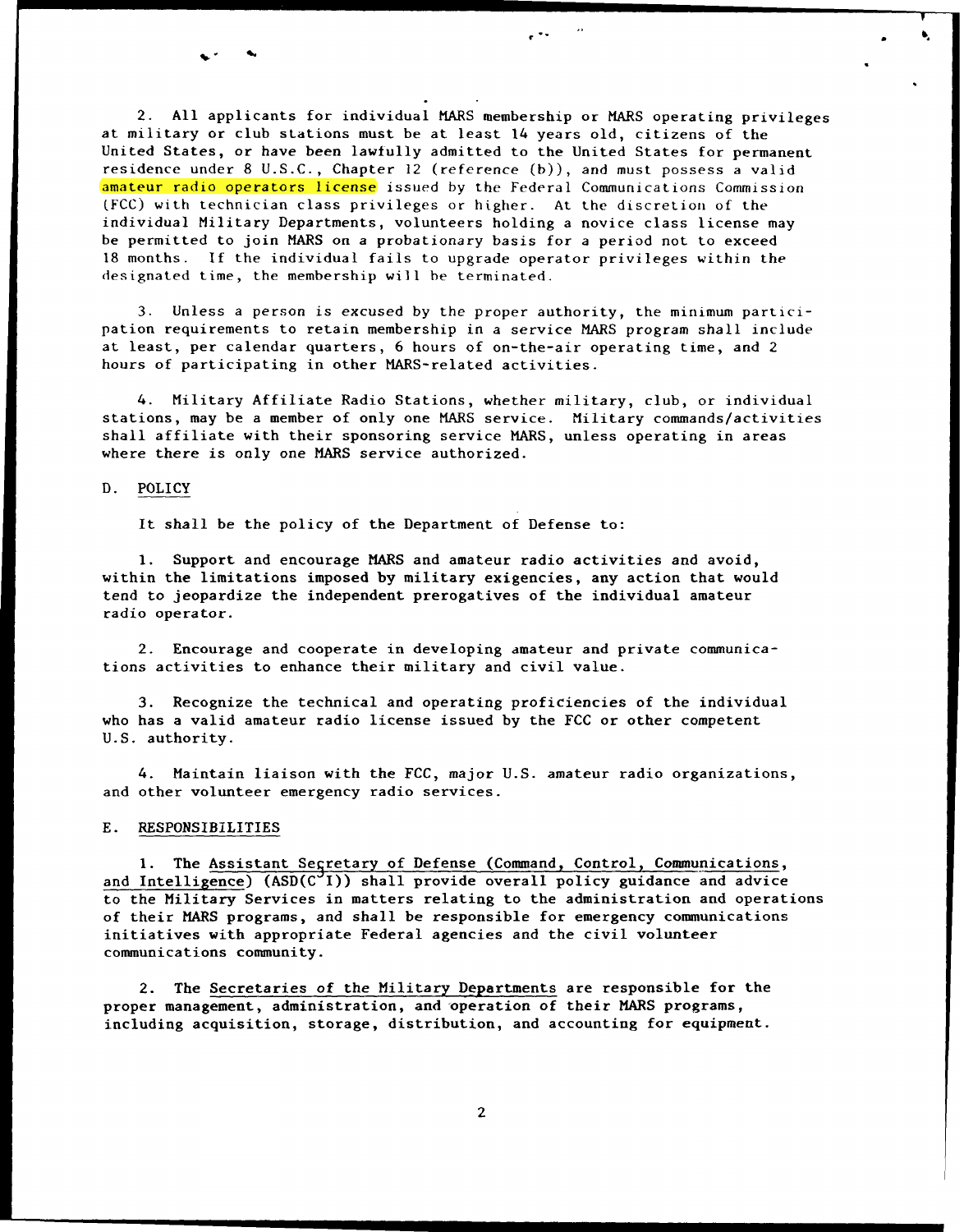Jan 17, 86 4650.2

3. The Assistant Secretary of Defense (Acquisition and Logistics) (ASD(A&L)) shall provide overall policy guidance and advice or matters relating to the management and standardization of the MARS supply and equipment program as prescribed in DoD 4160.21-h (reference (c)).

## F. PROCEDURES

1. There shall be an organized MARS entity within each of the Military Departments. (The Marine Corps entity shall function under the jurisdiction of the Department of the Navy.)

a. Each Military Department entity shall function under the direction of a "Chief, MARS," who will be appointed by the sponsoring Military Department. The "Chief, MARS," for each Military Department shall coordinate the activities of his or her organization so as to avoid duplication between departmental MARS entities.

b. The Office of the Secretary of Defense, the Defense Agencies, and appropriate Executive Agencies of the Federal Government may affiliate in a program of a Military Department.

### G. MISSIONS AND FUNCTIONS

**1.** The mission of MARS is to provide DoD-sponsored emergency communications on a local, national, or irternational basis as an adjunct to normal communications.

2. The Chief, MARS, shall:

a. Provide auxiliary communications for military, civil, and/or disaster officials during periods of emergency.

b. Assist in effecting normal communications under emergency conditions.

c. Handle morale and quasi-official record and voice communications traffic for the Armed Forces and authorized U.S. Government civilian personnel stationed throughout the world.

d. Establish programs to create civilian interest, recruit qualified volunteers, and furnish appropriate training in military communications equipment, techniques, and procedures.

e. Initiate efforts to attain improvement in high frequency (HF) radio operating techniques and state-of-the-art technology through experimentation and testing.

f. Conduct an appropriate amateur radio program as a part of the annual celebration of Armed Forces Day in accordanoe with DoD Directive 5410.18 (reference (d)).

3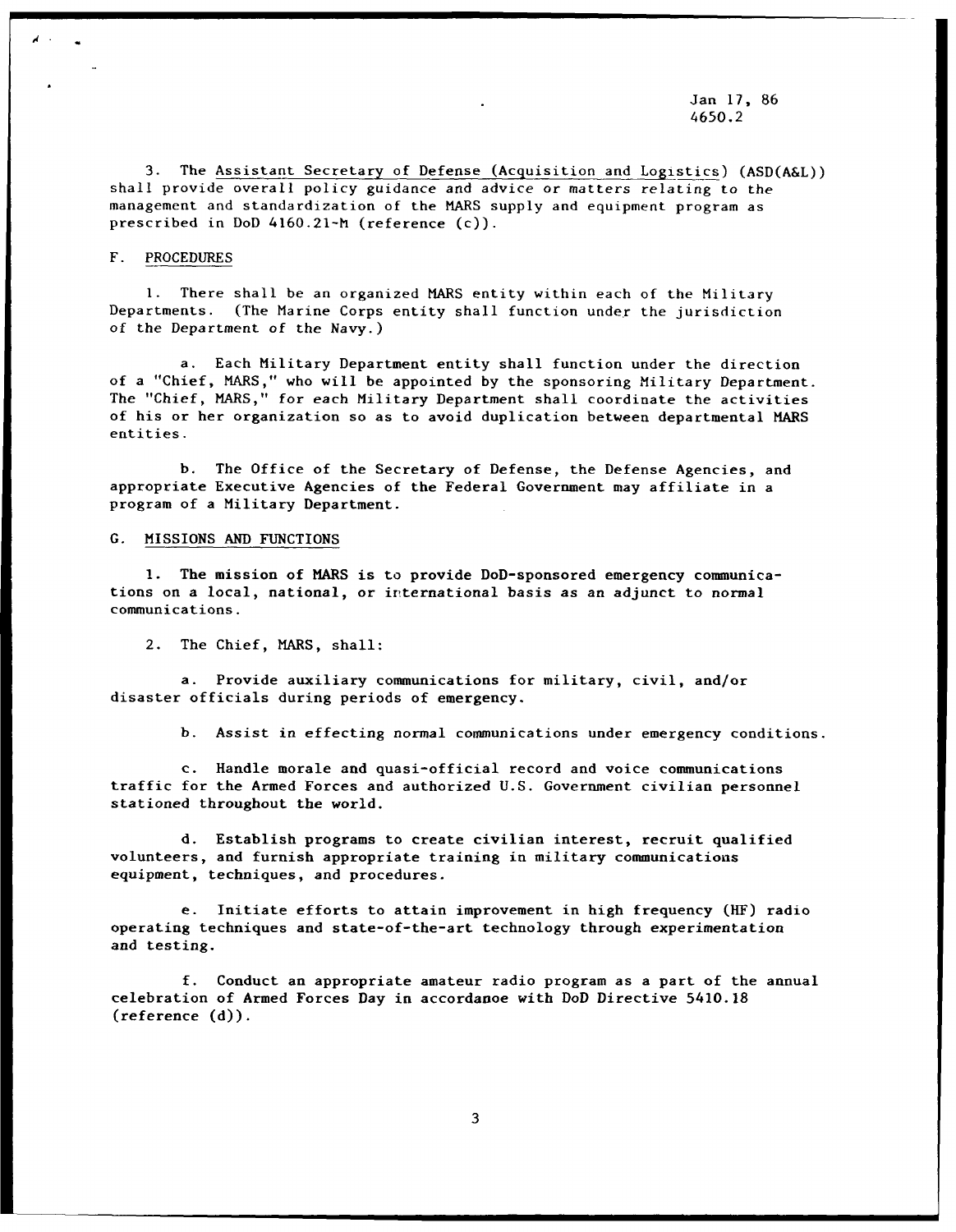# H. EFFECTIVE DATE AND IMPLEMENTATION

This Directive is effective immediately. DoD Components shall review their existing Directives, Instructions, and Regulations for conformity; make necessary changes to them; and forward two copies of each document to the Assistant Seçretary of Defense (Command, Control, Communications, and Intelligence  $(\mathtt{ASD(C}^3\mathtt{I}))$ within 90 days.

dilla it. 27 2.

William H. Taft, IV Deputy Secretary of Defense